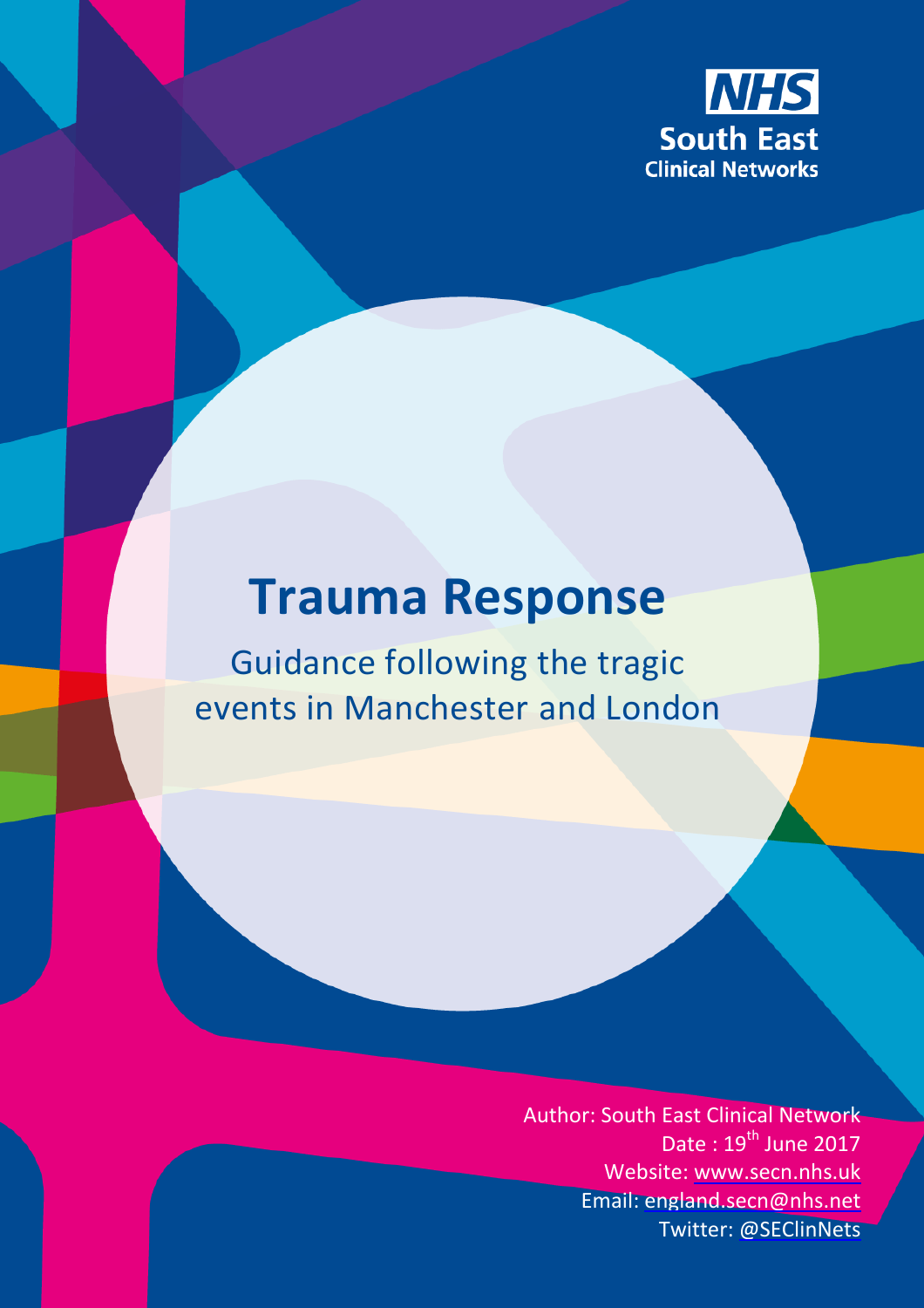**We are indebted to our mental health colleagues across Greater Manchester whose work in developing a systematic response to the attack in their city has provided the main structure to this work. They have been extremely generous in sharing their time, expertise and outputs and we would like to express our heartfelt appreciation to them.**

## **Who is this for?**

This guidance is for all health, education and social care providers including  $3<sup>rd</sup>$  and voluntary sector organisations on how to provide psychosocial support for all those affected by the tragic events in Manchester, London Bridge and Grenfell Tower. The document describes how agencies can support and provide assistance to children and young people, their families, adults and professionals affected by the incidents. The impact of these tragic events will be far reaching and it is not immediately known which areas outside of Manchester and London will be impacted.

# **Principles**

Unprecedented large scale traumatic events will have an impact both directly and indirectly, across families, professionals and our diverse communities. It is important to ensure that we can provide coordinated accessible information and support to all of those who may be affected.

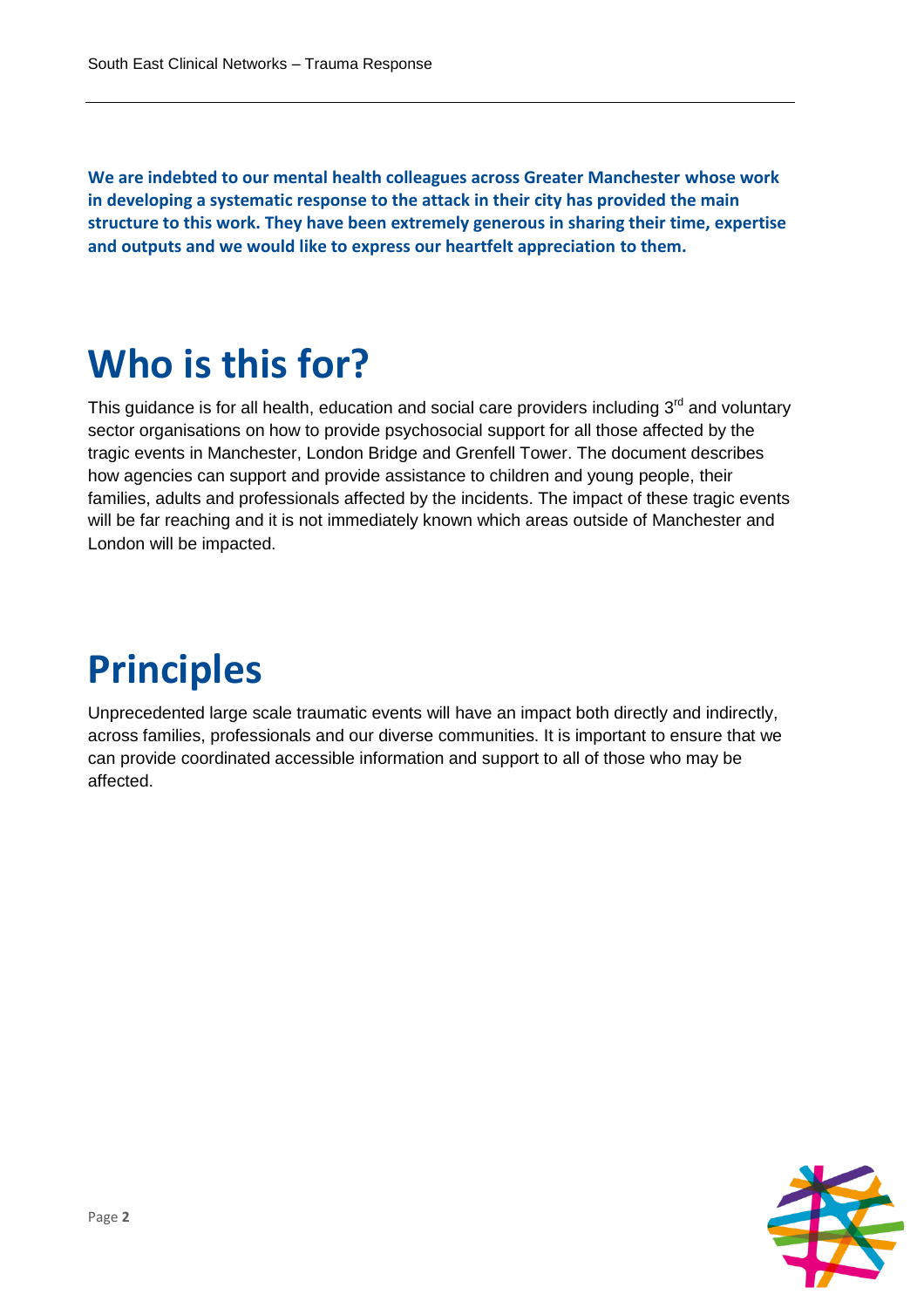### Acknowledging response to trauma

It is important to acknowledge that everyone reacts differently to a traumatic event. Initially it is important that all those affected have access to someone to talk to or to listen informally and that those more significantly affected are identified over time and signposted to individual or 1:1 support.

### **Key messages for all:**

- 1. Normalise responses to traumatic events
- 2. Communicate effectively and regularly
- 3. Make space and time to talk
- 4. Leaders should be visible
- 5. Keep messages consistent.
- 6. It is very common for people to experience distress after a traumatic event. People may feel emotions such as anger, guilt, fear, sadness and helplessness. In most cases, people feel better over the days and weeks that follow the trauma,
- 7. Immediately after a traumatic event both CYP and adults **benefit most** from general support and **do not benefit** from immediate psychological therapy including counselling as this could impair resilience building.
- 8. **Do not encourage** people to relive their experience. Evidence shows this leads to worse outcomes this is different from allowing people to talk spontaneously about their experience.
- 9. Identify those most vulnerable to developing post traumatic mental health needs (such as those with previous history of trauma) and provide additional support and monitoring.
- 10. Many children and adults do not go onto develop mental health conditions and recover naturally. However, if symptoms are severe or continue beyond 4 weeks further psychological help should be sought
- 11. Specialist interventions should only be considered when symptoms stay the same or get worse.
- 12. If symptoms persist, psychological interventions can be effective in helping people. These may include trauma focused Cognitive Behavioural Therapy (CBT) and Eye Movement Desensitisation and Reprocessing (EMDR). People can be referred for psychological treatment by their GP, or self-refer to a local IAPT service; local IAPT services are listed on NHS choices.

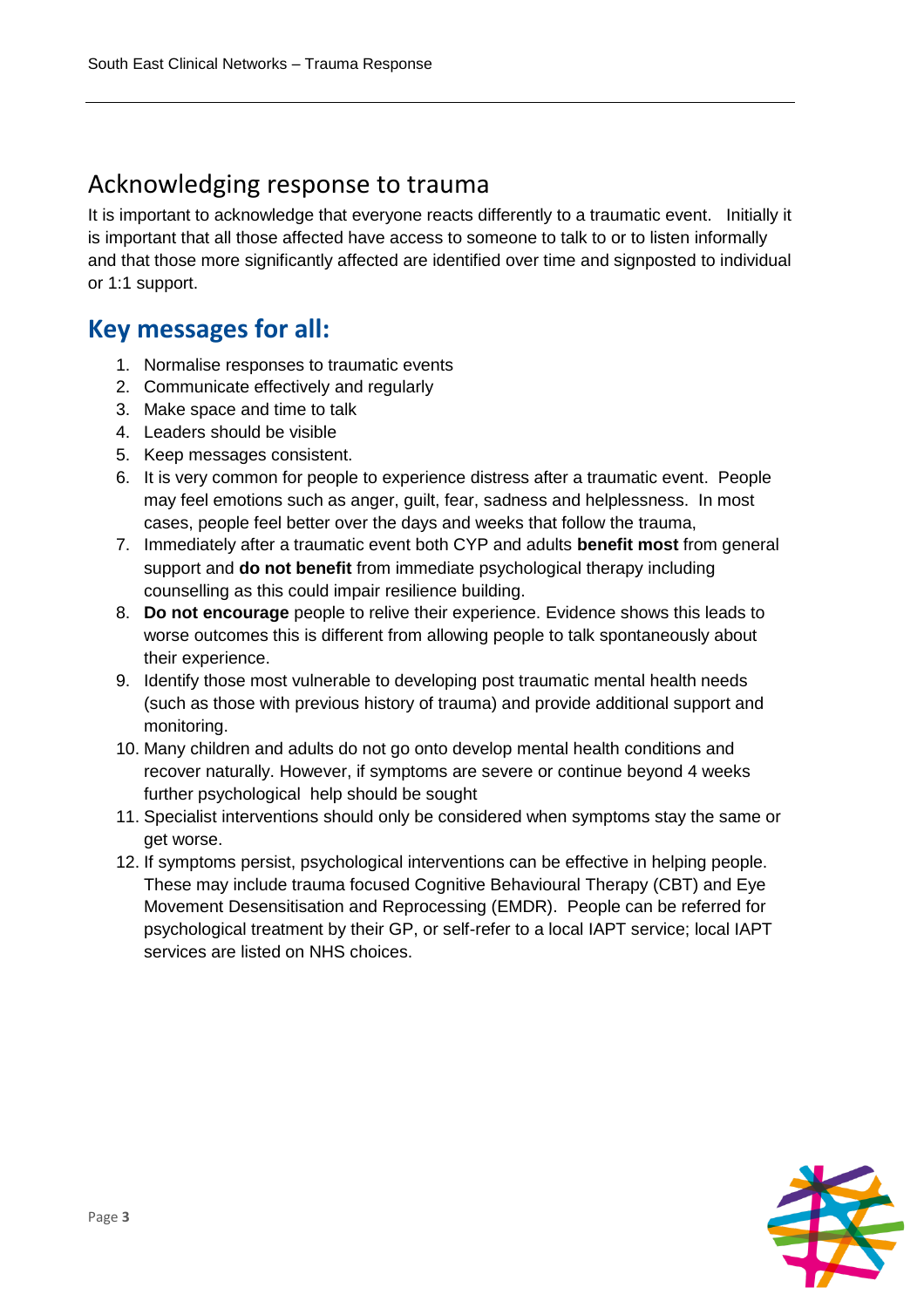### Information for parents, children and young people

Children and young people will respond to trauma in different ways over time dependant on their level of involvement in the traumatic event, their age and level of development, certain personal factors that influence their resilience, the availability or otherwise of social support and the degree of disruption to the world in which they live.

There are approaches that support children and young people through this time more effectively which include:

- Let them know that you understand their feelings.
- Listen to children, give them the opportunity to talk if and when they want to.
- Be consistent and reassuring.
- Continue to keep routines and normal daily activities.
- Keep in touch with school/college about supporting a consistent approach.
- Keep them from seeing too much of the traumatic pictures of the event.

There is a variety of information that children & young people can access directly in their own right or with support of an adult / parent / carer.

Please see links below for helpful websites and information leaflets. This information should be made accessible for CYP and parents through locality networks including websites, leaflets, and service information. Consider third and voluntary sector partners in supporting dissemination of advice and support.

#### **Advice if you're upset or made anxious by the news:**

(Appropriate for children and young people primary school age and upwards) <http://www.bbc.co.uk/newsround/13865002>

(Appropriate for older young people 13-25 years) [www.themix.org.uk](http://www.themix.org.uk/)

Coping after a traumatic event: <http://www.rcpsych.ac.uk/healthadvice/problemsdisorders/copingafteratraumaticevent.aspx>

Supporting children after a frightening event: for parents/carers/professionals [http://www.gosh.nhs.uk/medical-information-0/procedures-and-treatments/supporting](http://www.gosh.nhs.uk/medical-information-0/procedures-and-treatments/supporting-children-after-frightening-event)[children-after-frightening-event](http://www.gosh.nhs.uk/medical-information-0/procedures-and-treatments/supporting-children-after-frightening-event)

[https://childbereavementuk.org/wp-content/uploads/2016/05/1.4b-Supporting-children-after](https://childbereavementuk.org/wp-content/uploads/2016/05/1.4b-Supporting-children-after-a-frightening-event.pdf?noredir=true)[a-frightening-event.pdf?noredir=true](https://childbereavementuk.org/wp-content/uploads/2016/05/1.4b-Supporting-children-after-a-frightening-event.pdf?noredir=true)

Talking about terrorism- Tips for Parents

[https://www.nspcc.org.uk/what-we-do/news-opinion/supporting-children-worried-about](https://www.nspcc.org.uk/what-we-do/news-opinion/supporting-children-worried-about-terrorism/)[terrorism/](https://www.nspcc.org.uk/what-we-do/news-opinion/supporting-children-worried-about-terrorism/)

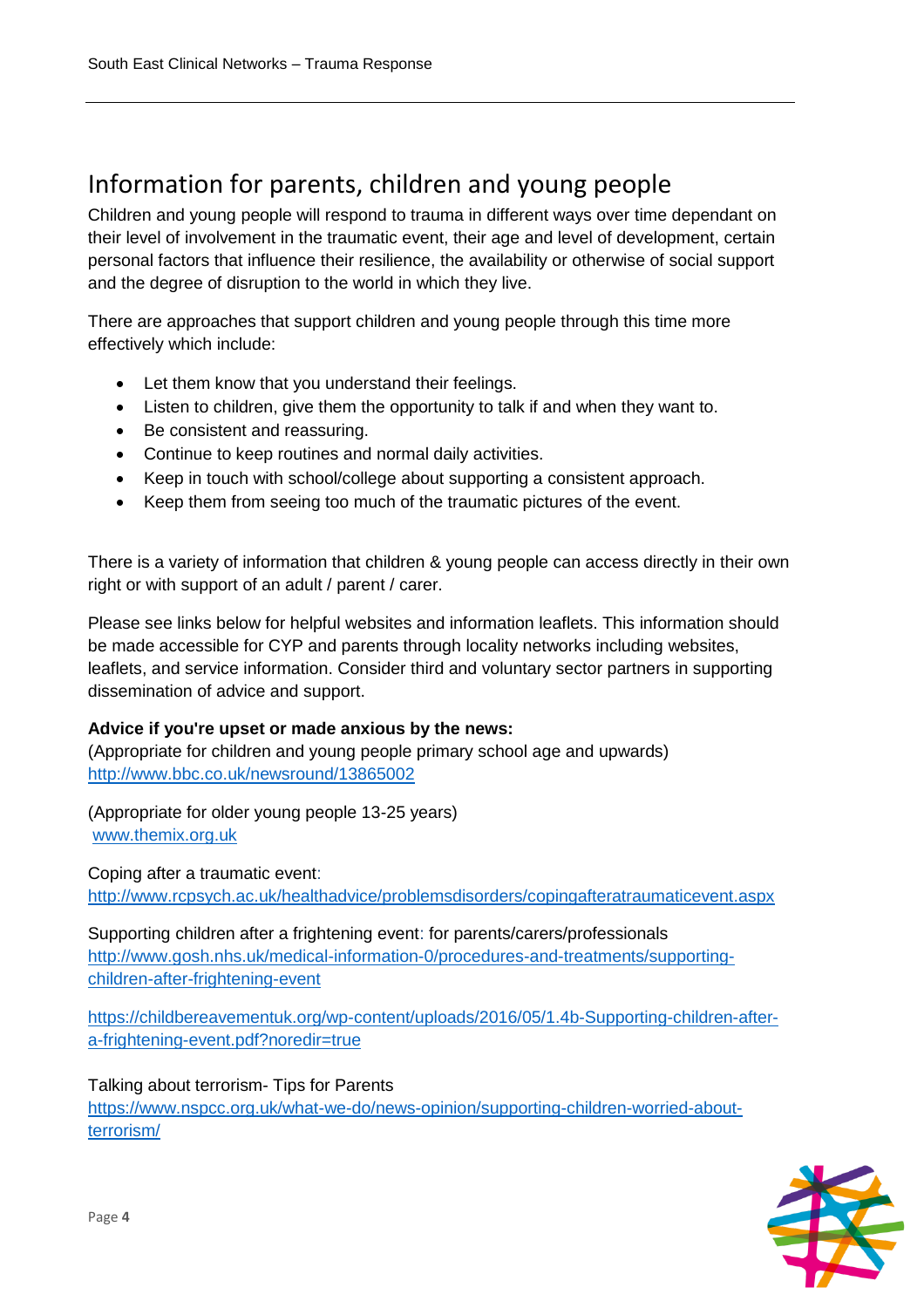### Information for adults affected

Many of the issues facing children are common to adults too. What is important is to recognise that these are normal responses to trauma and whilst they can be incredibly distressing, many of these symptoms will reduce over time.

Those symptoms can include

- Fear
- Helplessness
- Increased alertness for danger
- Fatigue
- Intrusive thoughts or images of the event
- Nightmares
- Avoidance of places that may remind you of the event
- Anger
- Anxiety

Some things that might help include

- If it helps, talk to someone you feel comfortable with (friends, family, co-workers) about how you are feeling.
- Talk at your own pace and as much as you feel it's useful.
- Be willing to listen to others who may need to talk about how they feel.
- Take time to grieve and cry if you need to. Letting feelings out is helpful in the long run.
- Ask for emotional and practical support from friends, family members, your community or religious centre.
- Try to return to everyday routines and habits. They can be comforting and help you feel less out of sorts. Look after yourself: eat and sleep well, exercise and relax.
- Try to spend some time doing something that feels good and that you enjoy.
- Be understanding about yourself.

Many people go on to recover but some people may require additional help and if symptoms persist beyond 2- 4 weeks then it is worth seeking further advice.

Please see links below for helpful websites.

<http://www.nhs.uk/Conditions/Post-traumatic-stress-disorder/Pages/Introduction.aspx>

[https://www.psychology.org.au/publications/tip\\_sheets/trauma/](https://www.psychology.org.au/publications/tip_sheets/trauma/)

<http://www.rcpsych.ac.uk/healthadvice/problemsdisorders/copingafteratraumaticevent.aspx>

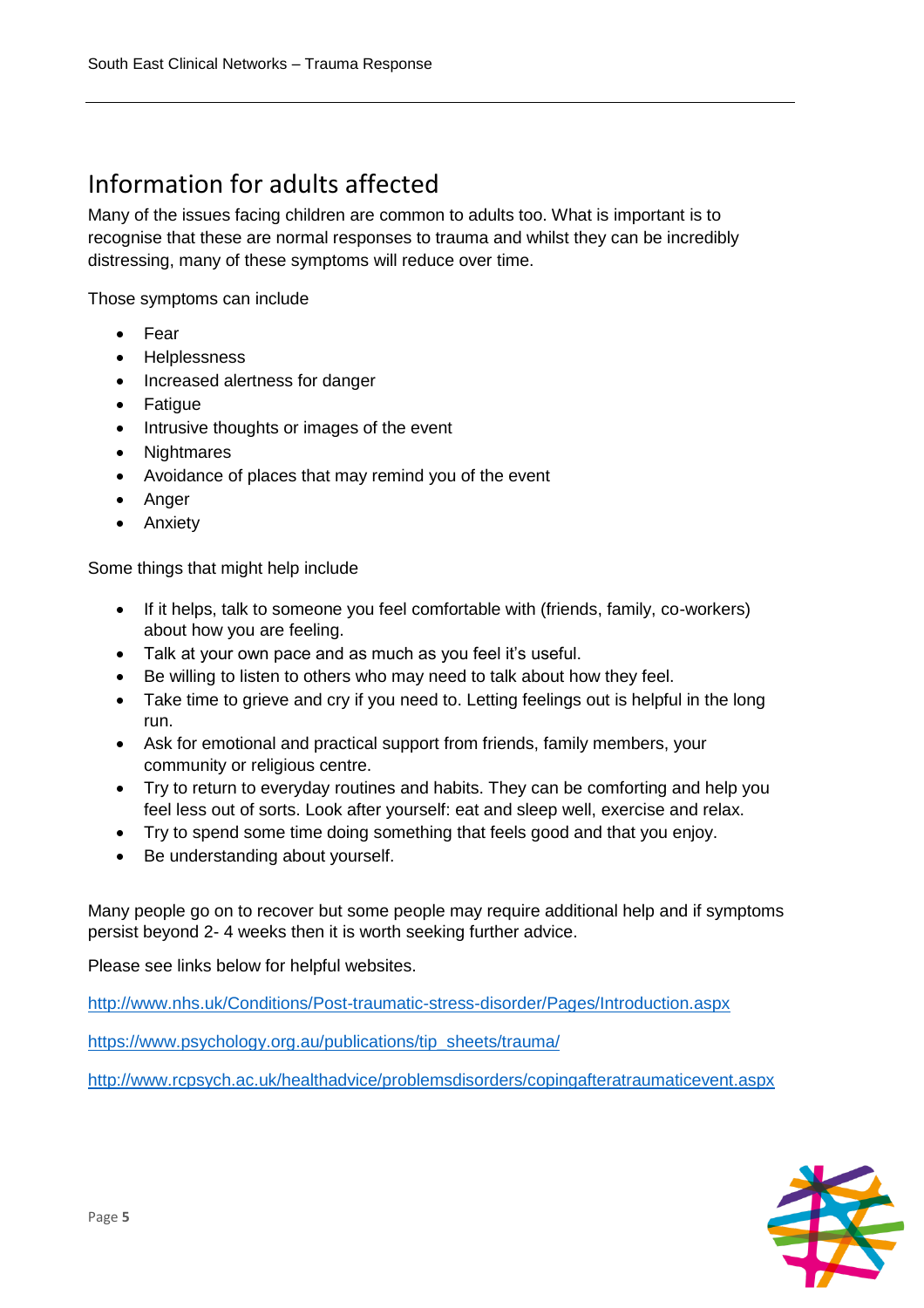### Information for GPs and community services

The emotional effects will be felt by survivors, bereaved families, friends, rescue workers, health care workers, and our diverse communities. Distress is very common. It is likely to be strongest in those closest to the incidents, who directly witnessed the aftermath, and who were involved in rescuing and caring for victims and survivors.

The following responses are normal and to be expected in the first few weeks:

- Emotional experiences (shock and numbness, fear and anxiety, helplessness and hopelessness, irritability, reduced confidence and self-esteem, fear of recurrence, guilt)
- Social experiences (regression, withdrawal, interpersonal conflict and avoidance)
- Cognitive experiences (distressing thoughts and images, impaired memory and concentration, confusion and disorientation, hypervigilance)
- Physical experiences (poor sleep, headaches, somatic symptoms, reduced appetite and energy)

Commonly distress should subside over time. In the early stages, psychological professional help is not usually necessary or recommended. Many people recover naturally from these events.

Please provide children, young people and adults who have been affected or are at risk of being affected with advice and information from the web links attached on this briefing paper.

### *Some people may need additional support to help them cope. For example, young children, people who have experienced other traumatic events happen including secondary additional stresses and people with previous mental health difficulties may be more vulnerable and would benefit from additional support and monitoring.*

For most, symptoms will start to resolve after 2 weeks. If symptoms persist beyond this time, additional monitoring should be provided. If symptoms continue after 4 weeks, or are severe, further specialist mental health advice should be sought.

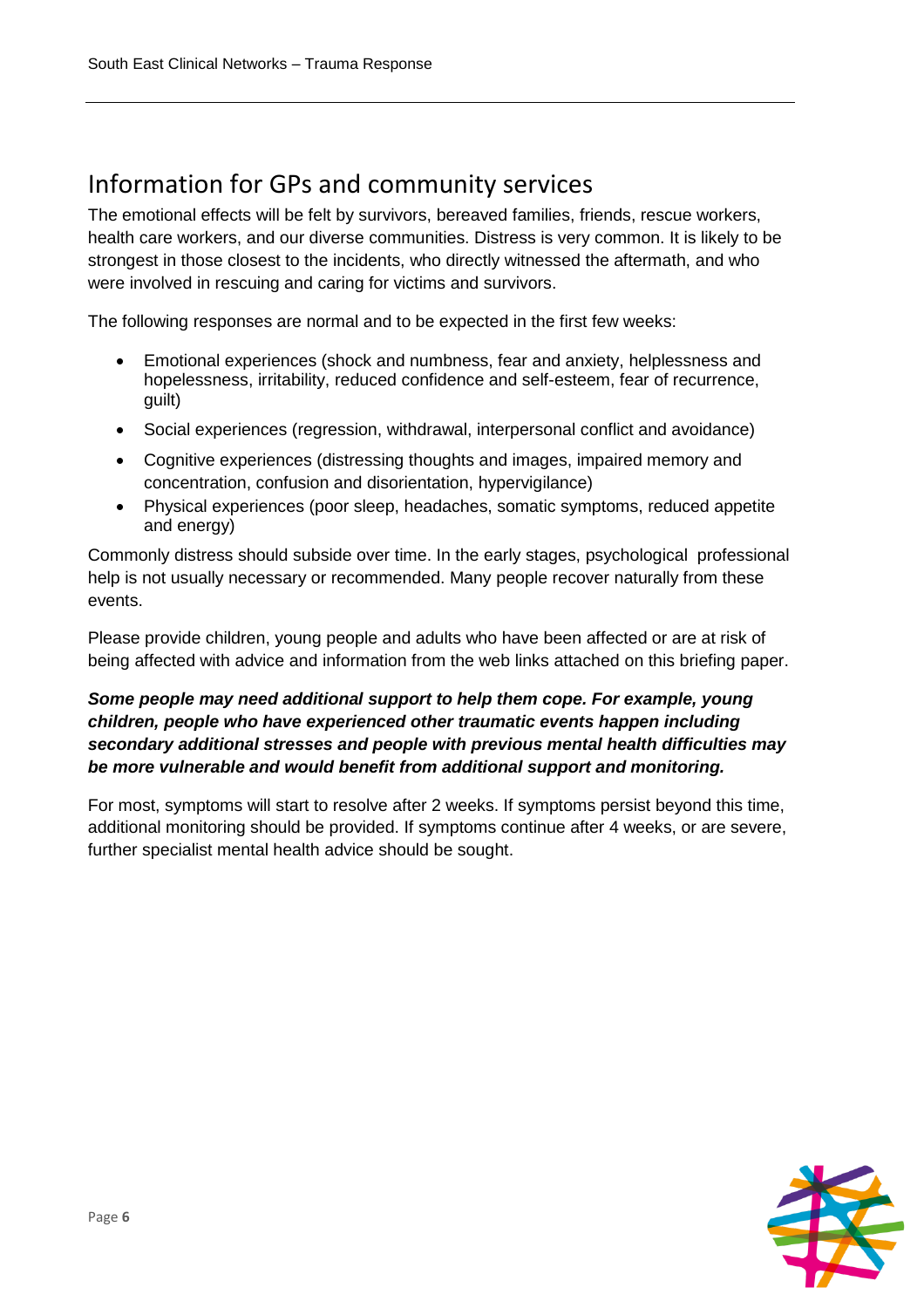### Information for Education settings (including independent, academies, faith schools, universities)

Education settings are key support and communication networks for children and young people and their families following traumatic events such as this. It is the role of the senior management teams within education settings to disseminate information and guidance to ALL staff.

There are a number of things for senior leaders to think about and the following is a list of some of the issues to consider; it is by no means exhaustive.

#### **Key messages:**

- Communication with wider education setting community/ victims/ children messages of safety and reassurance
- It is important to acknowledge the event so children, families and staff know they can talk to education settings about it
- It is important to not encourage people to relive their experience. Evidence shows this leads to worse outcomes this is different from allowing people to talk spontaneously about their experience.
- Ensure you have a way of communicating to parents what is happening in your education setting and to let them know how they can support their child
- Ensure you have identified any child, family or staff member that has been affected (either directly or indirectly)
- Ensure anyone directly impacted has a point of contact within education setting who will provide any liaison

#### **Support and need for routines**

It is helpful to have some offer of support which is proportionate to the impact of the incident on your education setting. This can range from having an assembly to having areas and adults available for children, parents and staff to talk to and be together

It is important to continue with routines as these will make children feel safe and secure. We usually advocate for a balance between continuing with routines and providing support

#### **Identifying and monitoring vulnerable groups**

Children who have been hurt, have a sibling or relative that has been hurt or killed will clearly need additional attention from education setting staff and it's important to keep lines of communication open, acknowledge their experience and nominate a key adult to liaise with the family and welcome the pupil back when the time comes

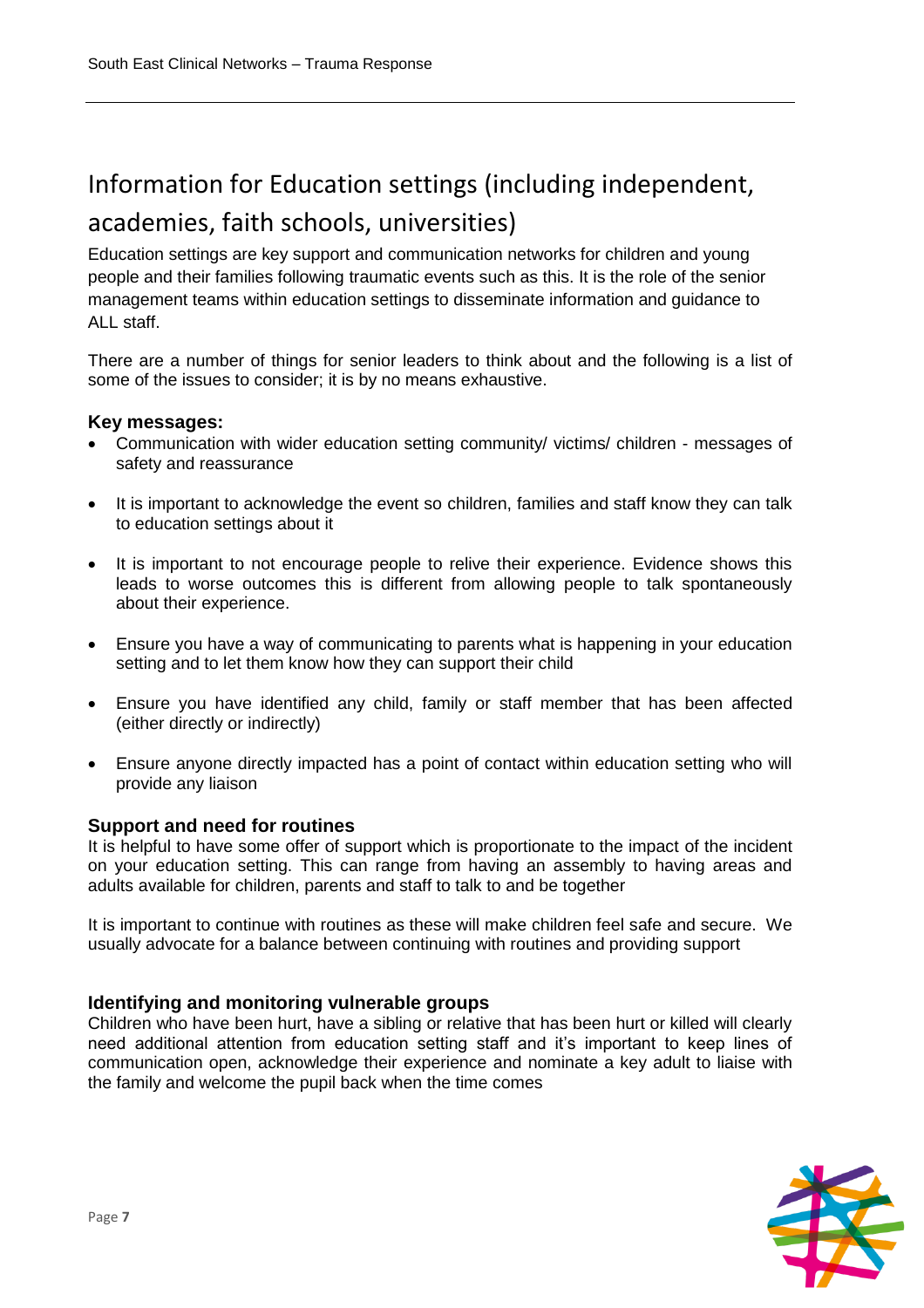Experience and research suggests that children and adults with additional vulnerabilities such as recent bereavements, a history of trauma or mental health issues (whether they have been directly involved in the incident or not) are impacted by such events and would benefit from additional attention and monitoring

#### **Containing trauma**

Some children will want to talk about what they have seen and heard. It is important that children are allowed to ask questions and talk. Adults need to be honest about the situation as they are likely to be hearing about it in the media. It is helpful to give messages of safety eg. Nobody is allowed in education setting that we don't know and the police are working hard to keep everyone safe.

It maybe that children in education setting have had direct experience of the incident and in this case it is helpful to make sure they can talk to adults but that they are not sharing the traumatic details of their experiences with other children as this can risk children that weren't actually witness to the incident having secondary trauma. This is a balance between ensuring the child is supported by peers and not isolated, whilst also protecting the peers.

If adults have witnessed or listened to a witness' story it can be beneficial for them to have a debrief with another adult or a psychologist, if done with care. Again the EPS can support with this.

#### **FOR FURTHER INFORMATION PLEASE CONTACT YOUR EDUCATIONAL PSYCHOLOGY TEAM, YOUR NAMED EDUCATION SETTINGS LINK WORKER OR THE DUTY WORKER AT YOUR LOCAL CAMHS TEAM.**

#### **Additional resource**

Generic Framework for discussion in PSHE

[https://www.pshe-association.org.uk/curriculum-and-resources/resources/generic-framework](https://www.pshe-association.org.uk/curriculum-and-resources/resources/generic-framework-discussing-terrorist-attack)[discussing-terrorist-attack](https://www.pshe-association.org.uk/curriculum-and-resources/resources/generic-framework-discussing-terrorist-attack)